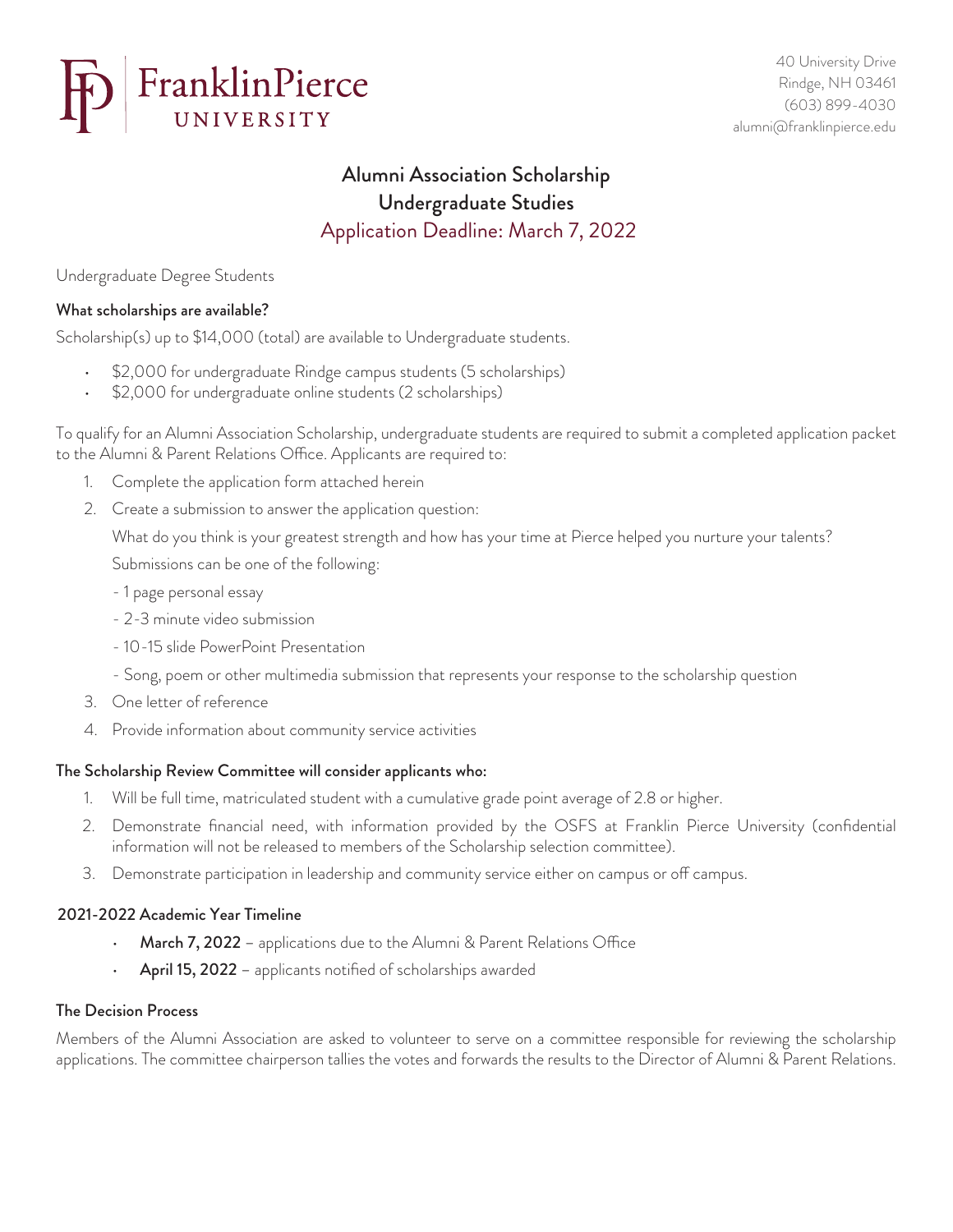#### What is the Alumni Association?

The mission of the Pierce Alumni Association is to engage and foster strong lifelong bonds between the University and its alumni body. The Alumni Association will work to promote, maintain and establish networking and social events and programs that will represent the interests of all alumni.

Each alumnus is part of a diverse, ever growing, worldwide community of nearly 30,000 ranging from the Class of 1966 to 2021. The Alumni Association understands the importance that tradition plays on and off the variety of campuses and values the past and those who have come before us while building for Pierce's future.

#### To submit form:

Please electronically fill in this form. Once completed, follow these steps to save the document:

- File > Print > Save as PDF
- Document title should be saved as: FirstName\_LastName\_GraduationYear

Please email completed form, application question response, and letter of recommendation to *alumni@franklinpierce.edu.*